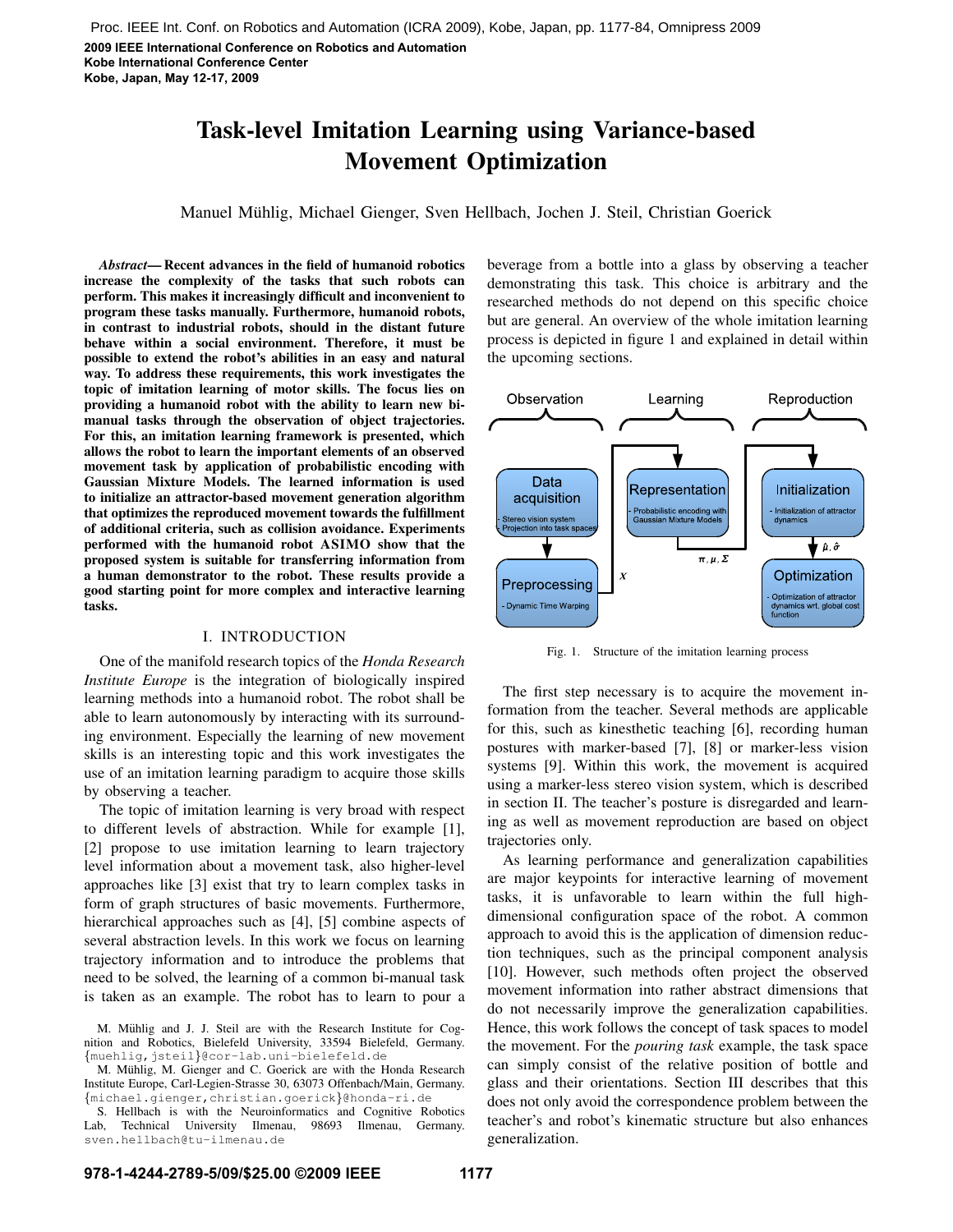After the *pouring task* was observed and modelled using task spaces, it is learned within a representation that allows the robot to adapt it to new situations. We believe that the important parts of a movement task are mostly defined by their invariance over several demonstrations and that this variance should be directly incorporated into the robot's movement generation. This allows the robot to diverge from variant and therefore less important parts of the movement in order to fulfill additional criteria, such as collision or jointlimit avoidance. The authors of [1], [2], [11] already showed that probabilistic representations, such as Hidden Markov or Gaussian Mixture Models (GMM), are well suited to encode the mean and variance information of a movement. Section IV therefore revisits the necessary temporal normalization using Dynamic Time Warping and the movement representation within Gaussian Mixture Models.

Until then, the task is completely learned in a compact, probabilistic representation. Section V describes how this representation can be incorporated into the robot's motion generation. The attractor-based optimization scheme by [12] is extended with a cost function that penalizes differences between the generated and learned movement and that continuously weights these differences with the variance information of the GMM encoding. The result is that the robot does not only repeat the movement, but also adapts to new situations or environments. This can be compared to other approaches such as in [13], where reinforcement techniques are used to achieve the adaptive behavior.

Finally, in section VI we evaluate the presented imitation learning scheme within an interactive experiment using the humanoid robot ASIMO.

The major keypoints of this work in the context of imitation learning with humanoid robots are:

- The variance information over several task demonstrations is used as an importance measure. This information is continuously incorporated into the movement generation process.
- Task spaces are used to model the observed movement task. This handles equally dimension reduction, generalization and the correspondence problem.
- The task learning is based on object trajectories only and no assumptions about the teacher's or robot's postures are made.
- To reproduce a learned movement, an attractor-based movement optimization scheme is utilized that also operates on task spaces.

## II. DATA ACQUISITION

The focus of this work lies on learning object-related movements. Due to the concept of task spaces, later described in section III, no assumption on the teacher's posture needs to be made. The data acquisition can therefore rely solely on tracking object trajectories instead of full human postures. Hence, there are no requirements for markers and the robot's on-board vision system can be used to track the objects.

For simplification, a slightly modified version of the color tracking algorithm presented in [14] is used and it is assumed that both objects are colored uniformly. The information that is extracted consists of the absolute position of the objects and their rotation angle around the gaze vector of the stereo camera head<sup>1</sup>.

The actual learning of the movement that is introduced in section IV depends on a pre-segmentation of the continuous object trajectories into distinct demonstrations by using motion stillness as a segment border. If the observed objects are held still for a defined duration, the current demonstration is finished and the next one starts when the objects are moving again.

## III. MOVEMENT MODELLING

Before a probabilistic representation of a movement task can be learned, the observed demonstrations of the teacher are preprocessed. There are several points that this preprocessing needs to consider. First, the correspondence problem between teacher and robot needs to be solved. This problem results from different kinematic structures of both. As an example, a humanoid robot like ASIMO is smaller than the teacher and lacks some degrees of freedom. Second, the movement task should not be learned within the full configuration space of the humanoid robot. This would lead to a very high-dimensional representation of the movement that doesn't generalize well to novel situations. The approach in [2] solves these problems by performing the movement within the robot's configuration space using kinesthetic teaching and afterwards applying a principal component analysis to reduce the data dimensionality.

Within this work, the concept of task spaces is used to solve the mentioned problems, as it was already proposed by [15]. The observed movement is projected into a taskspecific space and the correspondence problem is avoided by solely focussing on the object trajectories without making any assumption on the teacher's postures during the demonstration. This has several advantages. The actual movement of the robot is calculated only during the reproduction. It can therefore take into account new situations, differing robot kinematic structures and additional constraints, such as collision avoidance. Furthermore, the concept of task spaces provides a generalization capability by design.

Returning to the example of pouring from a bottle into a glass, an appropriate task space consists of the position of the bottle relative to the position of the glass and their orientations. Referring to figure 2, the elements of the task space are

$$
\mathbf{x}_{\text{task}} = \left(\mathbf{x}_{\text{diff}}^T \ \boldsymbol{\varphi}_{b}^T \ \boldsymbol{\varphi}_{g}^T\right)^T \quad . \tag{1}
$$

The relative position  $x_{diff}$  of both objects is defined in the world frame and not in the coordinate system of one of the objects. Otherwise, the orientation of one object would affect the position of the other<sup>2</sup>. The elements  $\varphi_b$  and  $\varphi_g$  are vectors containing the angle gathered from the vision system

<sup>&</sup>lt;sup>1</sup>The direction is defined through the object's longest elongation.

<sup>2</sup>However, there are also tasks that would profit from this behavior.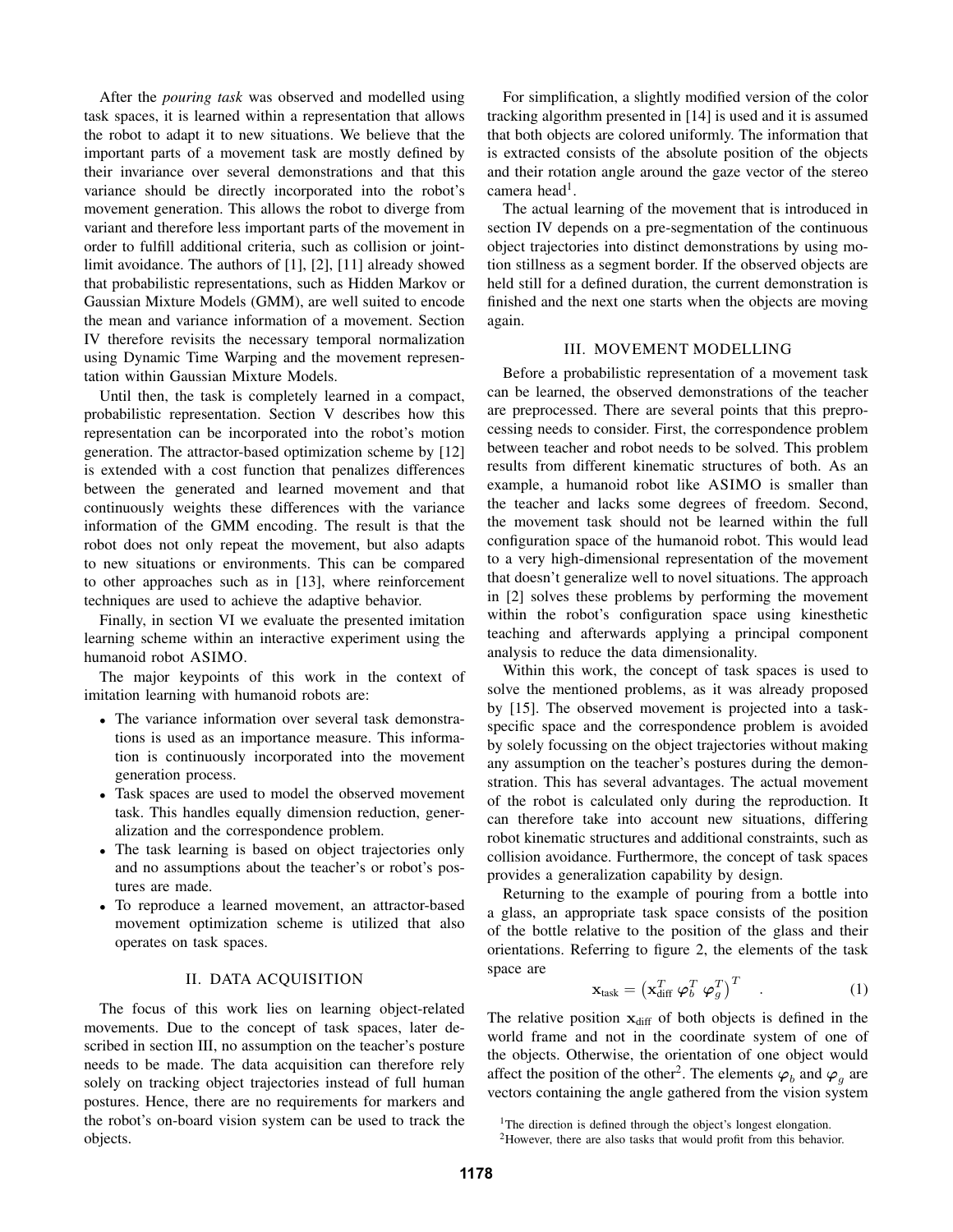

Fig. 2. Illustration of the different variables used for modelling the *pouring task* with task spaces

and a second component that defines the angle's plane to be vertical as it was observed.

If the pouring movement is learned within this task space, a first generalization is already achieved because the robot can repeat the movement at differing absolute positions and therefore adapt to new situations. Note further that task spaces themselves are no restriction of the movement capabilities of the robot. Although it is unlikely necessary, a task space could also comprise the full joint space of the robot.

## IV. MOVEMENT LEARNING

The key aspect of imitation learning is to obtain a generalized representation of a movement task from several demonstrations of the teacher. This representation allows the robot to repeat the observed task, but also adapt it to a new environment and situation. The basic idea of using a probabilistic representation for movement tasks is that important task elements are usually invariant over several demonstrations. We therefore directly exploit the variant parts of the movement to allow the robot to fulfill additional criteria, such as collision avoidance or staying balanced, while still reproducing the invariant features of the movement. This section describes how such a representation is learned while section V shows how the variance information is explicitly used during the robot's movement generation.

## *A. Dynamic Time Warping*

After the observed demonstrations are projected into appropriate task spaces, there is one further preprocessing step necessary. To learn meaningful variance information within the probabilistic representation, temporal normalization of the trajectories is crucial. Note that the inter-trial variance between multiple demonstrations is of interest here, not the variance within a single demonstration. If a human teacher performs the same task several times, there will always be non-linear temporal distortions between the demonstrations. Therefore, a temporal normalization has to be applied in

advance of learning. The authors of [6], [1], [2], [16] propose different methods, such as the use of left-right Hidden Markov Models or the Dynamic Time Warping (DTW) algorithm. For our approach we have chosen the latter one, because left-right Hidden Markov Models would introduce an additional unwanted smoothing, depending on their number of hidden states.

The principle of the Dynamic Time Warping algorithm [17] is to find a temporal deformation of one signal to minimize the distance to another signal. The first step is therefore the definition of the distance measure. In our case, this distance measure is the Euclidean distance of the elements of the task space the demonstrations are projected into. It is additionally weighted to account for the scale of the individual task space dimensions. Using this distance measure, a matrix  $V$  is filled with the pair-wise distance of all data samples of one demonstration to all data samples of another. Scalar  $v_{i,j} \in V$  then refers to the weighted Euclidean distance of element  $i$  of the first and element  $j$ of the second demonstration. With the following dynamic programming approach, a path starting from the bottom right element  $v_{n,m}$  to  $v_{1,1}$  is determined that minimizes the sum of the path's elements:

$$
dt w(i,j) = \begin{cases} \infty & \text{for } i = 0 \vee j = 0 ,\\ v_{i,j} & \text{for } i = 1 \wedge j = 1 ,\\ v_{i,j} + min \begin{pmatrix} dt w(i-1,j-1),\\ dt w(i-1,j),\\ dt w(i,j-1) \end{pmatrix} & \text{else}. \end{cases}
$$

Figure 3 illustrates the algorithm with two signals  $\alpha_A$  and  $\alpha_B$ to be normalized. The color coding represents the magnitude of  $v_{i,j}$  and the white line is the path that was found by the Dynamic Time Warping. With the indices of the path, the signals can now easily be warped in the time domain in order to minimize their distance from each other. The gray, dashed lines are example associations for 3 timesteps.

With Dynamic Time Warping all demonstration are nonlinearly morphed to share the same length. Figure 4 shows that meaningful inter-trial variance information can only be extracted by preprocessing with Dynamic Time Warping. However, one has to obey that individual timing properties are neglected in favor of the meaningful inter-trial variances. While this is irrelevant for the tasks considered in this work, it probably leads to problems with highly dynamic movements. Hitting a ball with a tennis rack is an example for this, because the dynamic properties of the movement directly influence the achievement of the task goal.

#### *B. Gaussian Mixture Models*

After the observation phase (see fig. 1), the data can be learned within a probabilistic representation. We choose Gaussian Mixture Models to learn the underlying probability density function of the observed trajectories  $x_i \in X$ . The dimensionality  $D$  of the data samples  $x_i$  equals the number of task space dimensions and an additional temporal dimension, which is also learned by the GMM. The probability density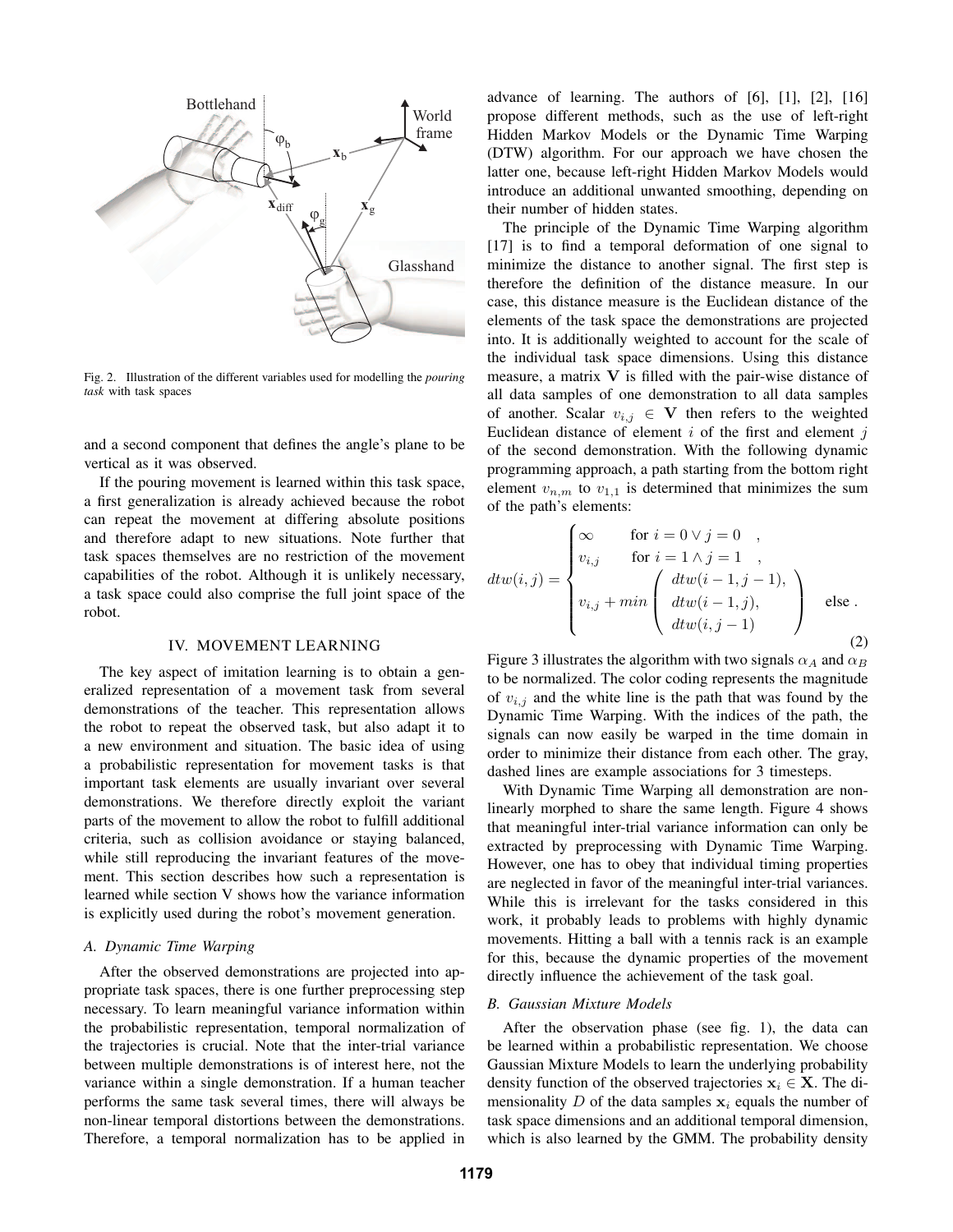

Fig. 3. The Dynamic Time Warping determines the white line that represents the minimal path through the distance matrix of the two signals  $\alpha_A$  and  $\alpha_B$ . The gray lines indicate that the indices of the path can be used to morph one signal to match the other



Fig. 4. GMM representation without (left) and with (right) DTW preprocessing, respectively. The green ellipses represent the learned mean and covariance information

function  $p(\mathbf{x}_i)$  is estimated using a mixture of K Gaussian distributions:

$$
p(\mathbf{x}_i) = \sum_{k=1}^{K} \pi_k p(\mathbf{x}_i|k)
$$
 (3)

where  $\pi_k$  is the a priori probability of Gaussian component k within the GMM  $\left(\sum_{k=1}^{K} \pi_k = 1\right)$  and  $p(\mathbf{x}_i|k)$  is the conditional probability density function that can be derived from the *D*-dimensional normal distribution  $\mathcal{N}(\boldsymbol{\mu}_k, \boldsymbol{\Sigma}_k)$ , depending on mean vector  $\mu_k$  and covariance matrix  $\Sigma_k$ of Gaussian k:

$$
p(\mathbf{x}_i|k) = \mathcal{N}(\mathbf{x}_i; \boldsymbol{\mu}_k, \boldsymbol{\Sigma}_k)
$$
  
= 
$$
\frac{1}{\sqrt{(2\pi)^{D} \cdot |\boldsymbol{\Sigma}_k|}} \cdot e^{-\frac{1}{2}((\mathbf{x}_i - \boldsymbol{\mu}_k)^T \boldsymbol{\Sigma}_k^{-1} (\mathbf{x}_i - \boldsymbol{\mu}_k))}
$$
 (4)

The GMM that models the probability density function of the input is therefore fully described by  $\pi_k$ ,  $\mu_k$  and  $\Sigma_k$  denoting prior, mean vector and covariance matrix of all Gaussian components k respectively. These parameters can be learned with a standard Expectation-Maximization algorithm [18]. However, the number of Gaussian components and their initialization has to be determined first.

*1) Estimating Gaussian components:* To estimate the optimal number of Gaussian components, literature proposes different approaches. One for example is the use of the Bayesian Information Criterion<sup>3</sup> (BIC) [19] as a tradeoff between model complexity and representation quality. A typical heuristic is to steadily increase the number of Gaussian components, train the Gaussian Mixture Model, and calculate the BIC value each time. The smallest value in the series of BIC values refers then to the estimated optimal number of components.

Because the training of a Gaussian Mixture Model is considerably cost-intensive and the interactive aspect is keypoint within this work, we modify the common heuristic as follows. Instead of training a full Gaussian Mixture Model within each iteration, only a fast K-Means clustering is applied to **X**. Then  $\pi_k$ ,  $\mu_k$  and  $\Sigma_k$  of all components of the Gaussian Mixture Model are initialized with the cluster information. The full training of the GMM is then skipped and the BIC value is calculated as usual using the following equation:

$$
BIC = -2\mathcal{L} + P \ln(N) \quad . \tag{5}
$$

Scalar  $\mathcal L$  denotes the log-likelihood that the GMM represents all N data samples  $x_i$  and P equals the number of free parameters of the model. Both,  $\mathcal L$  and  $P$  are calculated using the following two equations:

$$
\mathcal{L} = \frac{\sum_{i=1}^{N} \log \left( \sum_{k=1}^{K} \pi_k p(\mathbf{x}_i | k) \right)}{N} , \qquad (6)
$$

$$
P = \overbrace{(K-1)}^{\text{for } \pi} + K \left( \overbrace{D}^{\text{for } \mu} + \overbrace{1 \overline{D}}^{\text{for } \Sigma} D(D+1) \right) \quad . \tag{7}
$$

By skipping the time-intensive training of the Gaussian Mixture Models the estimation of the optimal number of components gets less accurate but faster. Figure 5 visualizes a comparison between the common heuristic and our modified version. Both are applied to test data from the experiment in section VI and the BIC values for each number of Gaussian components, ranging from 1 to 30, are calculated. One can observe that the modified heuristic prefers choosing too many rather than choosing too few components for the representation. This is because the Expectation-Maximization algorithm is proved to converge while increasing the loglikelihood and secondly due to the fact that the representation quality increases with the number of Gaussian components. This inaccuracy increases the training time of the Gaussian Mixture Model during the learning phase. However, this is more than compensated by the speedup of the estimation. Estimating the number of Gaussian components in the range of 1 to 30 using our approach is about two orders of magnitude faster than the common heuristic.

*2) EM algorithm:* After the number of Gaussian components is estimated in the previous step, the components are initialized with the information resulting from the K-Means clustering of the input data X. Afterwards, the Gaussian Mixture Model can be trained using a common

<sup>3</sup>Also referred to as Schwartz Information Criterion.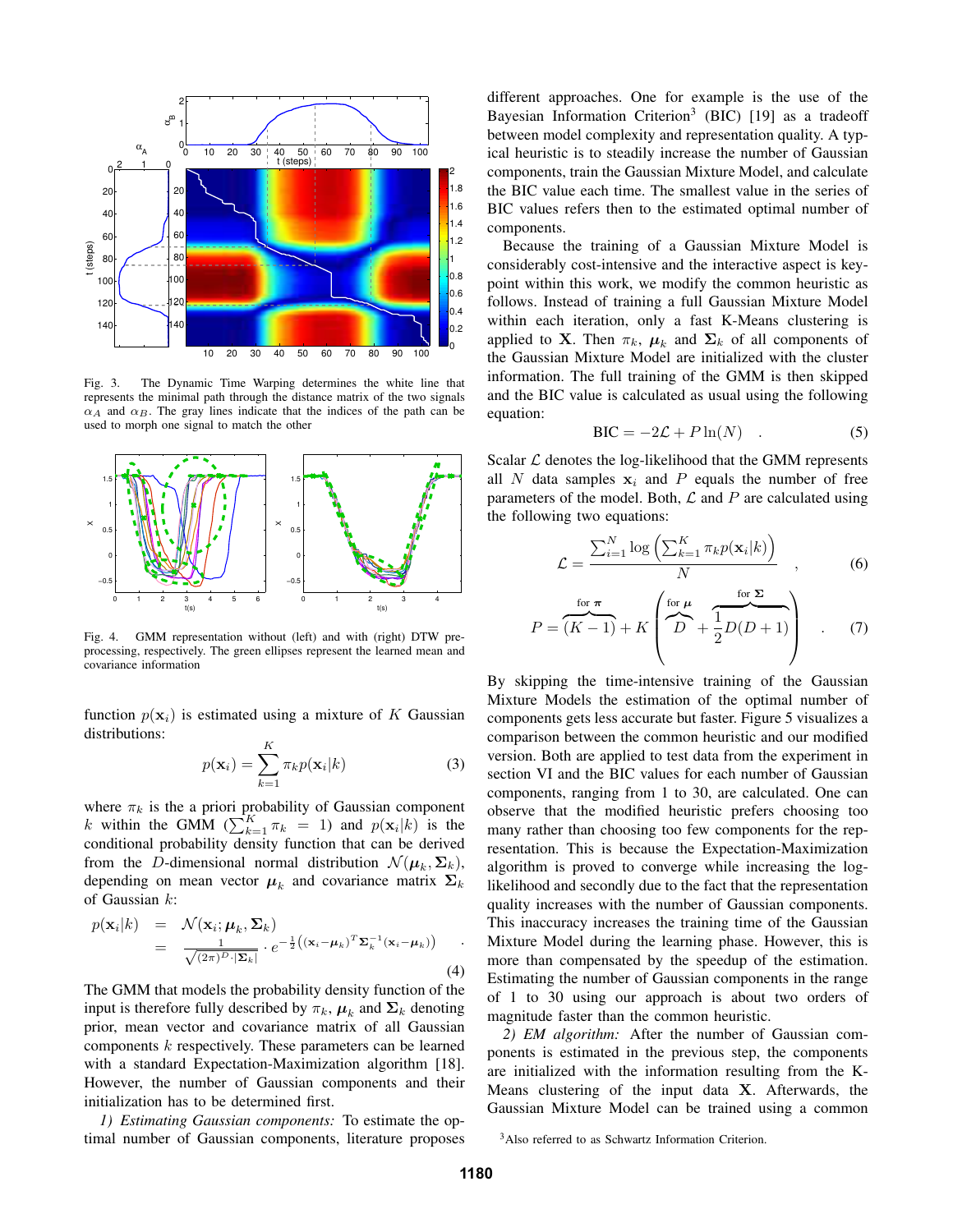

Fig. 5. Comparison of the BIC values of the two heuristics. The faster approach chooses 9 instead of 7 Gaussian components

Expectation-Maximization algorithm [18]. The goal during the optimization is to maximize the log-likelihood that the Gaussian Mixture Model represents the probability density function of the given input data (see eq. 6). For this, two steps are iterated until the change of the log-likelihood is below a certain threshold.

The first step (expectation step) of the algorithm follows the Bayes theorem to calculate the likelihood of each Gaussian component  $k$  given the data set  $X$ :

$$
p(k|\mathbf{x}_i) = \frac{\pi_k p(\mathbf{x}_i|k)}{\sum_{j=1}^K \pi_j p(\mathbf{x}_i|j)} \qquad (8)
$$
  

$$
= \frac{\pi_k \mathcal{N}(\mathbf{x}_i; \boldsymbol{\mu}_k, \boldsymbol{\Sigma}_k)}{\sum_{j=1}^K \pi_j \mathcal{N}(\mathbf{x}_i; \boldsymbol{\mu}_j, \boldsymbol{\Sigma}_j)} ,
$$
  

$$
e_k = \sum_{i=1}^N p(k|\mathbf{x}_i) .
$$
 (9)

This is calculated by using the parameters of the previous optimization step or, in the beginning, of the initialization with the K-Means clustering.

During the maximization step, the parameters of the GMM are adapted to maximize the likelihood that the GMM represents the probability density function of data X:

$$
\pi_k = \frac{e_k}{N},\tag{10}
$$

$$
\mu_k = \frac{\sum_{i=1}^N p(k|\mathbf{x}_i)\mathbf{x}_i}{e_k} \quad , \tag{11}
$$

$$
\Sigma_k = \frac{\sum_{i=1}^N p(k|\mathbf{x}_i)(\mathbf{x}_i - \boldsymbol{\mu}_k)(\mathbf{x}_i - \boldsymbol{\mu}_k)^T}{e_k} \quad . \tag{12}
$$

The algorithm converges to an estimation of the probability density function of all observed input values. Due to the initialization with the K-Means clustering and a good estimation for the number of components, the EM algorithm reaches a local minimum relatively fast.

At this point, the observed movement task is learned in a compact representation that encodes not only the mean movement itself but also a continuous importance weighting in form of variance information. The next section explains how this representation is combined with the motion generation methods in order to reproduce the learned movement task.

## V. MOVEMENT OPTIMIZATION

The probabilistic movement representation described in the previous section accounts for the robot's effector movement. However, it does not yet consider the limits associated to joint ranges, self-collisions etc. To handle these aspects, we incorporate a gradient-based trajectory optimization scheme, which has been presented in [12]. It operates on an attractor-based trajectory generation [20] that describes the task space trajectories with attractor dynamics and projects these trajectories to the joint space movement with a kinematic whole body control system. The key idea is to optimize a scalar cost function by finding an optimal sequence of such task space attractor vectors that determines the robot's motion.

For this, we consider an integral scalar cost function over the overall movement composed of two terms. The first term subsumes criteria that depend on single time steps, like costs that depend on the posture of the robot. Specifically, we use criteria to account for collisions and proximities between collidable objects throughout the trajectory and joint limit proximities. The second term subsumes costs for transitions in joint space and depends on the current and the previous time steps. It is suited to formulate criteria like the global length of the trajectory in joint space.

During optimization, we iteratively compute all costs and analytical gradients of the attractor point locations with respect to the chosen criteria and update the location of the attractor points accordingly until convergence. The scheme has already been applied to reaching and grasping problems, and finds solutions within a short time, as such being suitable for interactive scenarios.

We choose the number of attractor points according to the number of Gaussian components of the Gaussian Mixture Model that represents the learned movement. While this is not explicitly necessary, it achieved good results within the experiments and eliminates another free parameter that would elsewise need to be chosen manually.

Further, we extend the set of criteria with a *similarity criterion*. It penalizes the deviation of the robot's task space trajectory from the observed one. The key idea is to apply an adaptive weighting scheme that weights the similarity with the variance of the observation. In phases with higher variance, we assume that the movement doesn't need to be tracked precisely. By assigning a low weight to the similarity criterion, its effect will be reduced, as such giving higher influence to the other criteria governing the movement. This results in a movement that tracks the observed trajectory rather precisely in phases of low variance, while it is characterized by other criteria (joint limit and collision avoidance etc.) in phases of higher variance.

#### *A. Gaussian Mixture Regression*

Other approaches apply the Gaussian Mixture Regression to generate the movement previously acquired in the learning process. However, the represented movement does not necessarily account for the limitations (e.g., joint-limits, collisions) of the robot. We therefore use it to initialize an optimization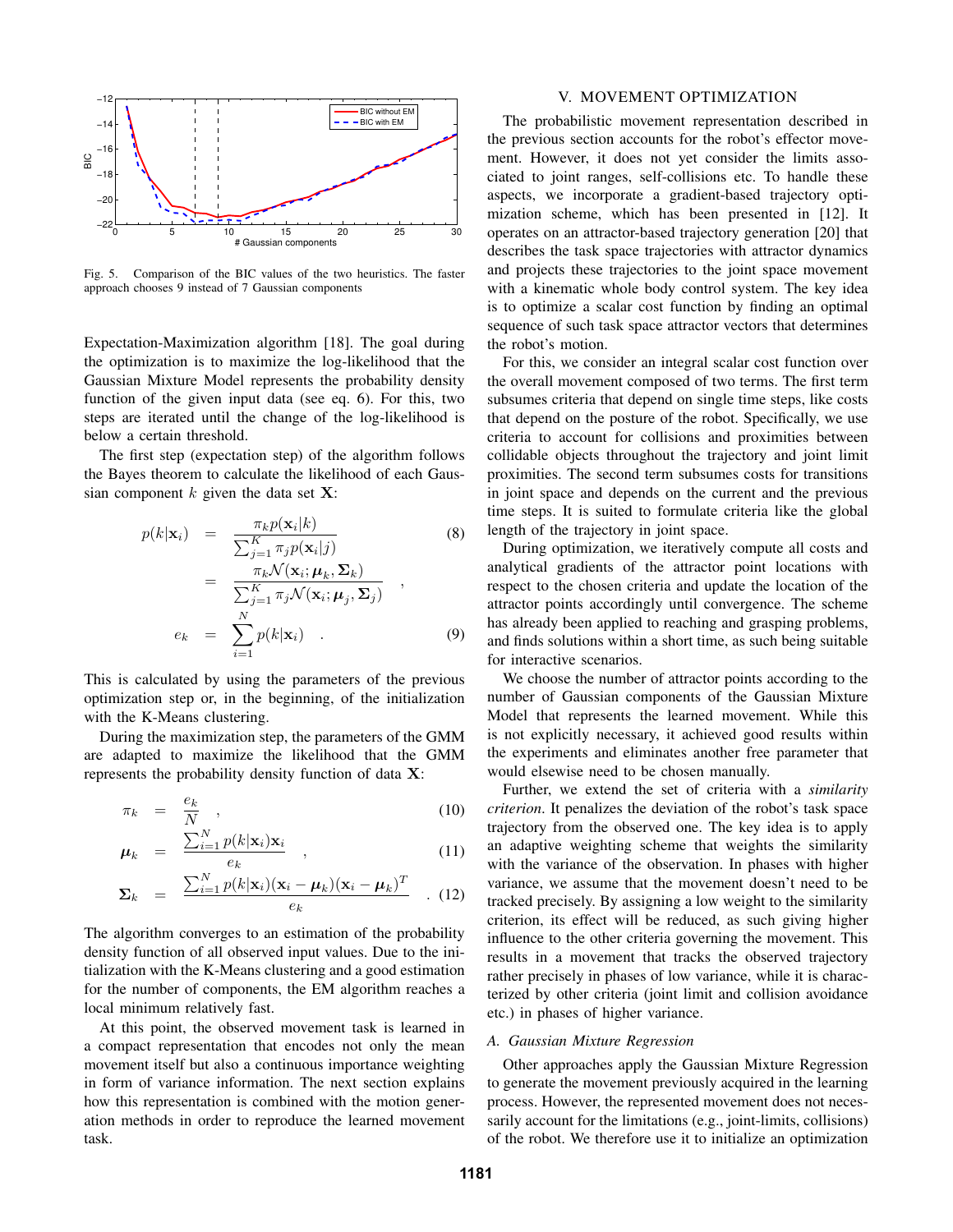problem that respects the similarity of the generated and learned movement as one optimization criterion.

Using this regression technique, the mean and variance information of each dimension of the task space is calculated for a given timestep. The mean values then refer to the learned movement and the variance information can be interpreted as an importance measure for parts of the movement. This importance weighting is later directly incorporated into the *similarity criterion* of the optimization process.

Gaussian Mixture Regression is based on the theorem of Gaussian conditioning and the linear combination of Gaussian probability distributions. For the movement reproduction the task space trajectories are needed. Therefore, the temporal dimension can be seen as an input, while the remaining spatial dimensions are the output. Under this assumption, the means and covariance matrices of the Gaussian components can be split into a temporal (denoted by subscript  $t$ ) and a spatial (denoted by subscript s) part:

$$
\boldsymbol{\mu}_k = (\mu_{t,k}, \boldsymbol{\mu}_{s,k}^T)^T , \qquad (13)
$$

$$
\Sigma_k = \begin{pmatrix} \sigma_{tt,k} & \sigma_{ts,k}^T \\ \sigma_{st,k} & \Sigma_{ss,k} \end{pmatrix} . \qquad (14)
$$

Given the temporal input  $x_t$ , the conditional expectation  $\hat{\mathbf{x}}_{s,k}$ and the estimated covariance matrix  $\hat{\Sigma}_{s,k}$  for each Gaussian component  $k$  can be calculated using the equations of the Gaussian conditioning theorem:

$$
\hat{\mathbf{x}}_{s,k} = \boldsymbol{\mu}_{s,k} + \boldsymbol{\sigma}_{st,k} (\sigma_{tt,k})^{-1} \cdot (x_t - \mu_{t,k}) \quad , \tag{15}
$$

$$
\hat{\mathbf{\Sigma}}_{s,k} = \mathbf{\Sigma}_{ss,k} - \boldsymbol{\sigma}_{st,k} (\sigma_{tt,k})^{-1} \cdot \boldsymbol{\sigma}_{ts,k}^T \quad . \tag{16}
$$

These conditional expectations and covariance matrices are then mixed according to the probabilities  $\beta_k$  that input  $x_t$  is modelled by Gaussian k:

$$
\hat{\mathbf{x}}_s = \sum_{k=1}^K \beta_k \hat{\mathbf{x}}_{s,k} \quad , \tag{17}
$$

$$
\hat{\mathbf{\Sigma}}_s = \sum_{k=1}^K \beta_k^2 \hat{\mathbf{\Sigma}}_{s,k}
$$
 (18)

with

$$
\beta_k = \frac{\pi_k p(x_t|k)}{\sum_{i=1}^K \pi_i p(x_t|i)} = \frac{\pi_k \mathcal{N}(x_t; \mu_{t,k}, \sigma_{tt,k})}{\sum_{i=1}^K \pi_i \mathcal{N}(x_t; \mu_{t,i}, \sigma_{tt,i})} \quad .
$$
\n(19)

Evaluating these equations for consecutive values of  $x_t$ results in an estimation for the means of all task space dimensions over time and their associated covariance matrices. For simplification, we introduce two new symbols. The symbol  $\hat{\boldsymbol{\mu}}_t$  stands for the value  $\hat{\mathbf{x}}_s$  at timestep t. The elements of  $\hat{\boldsymbol{\sigma}}_t$ refer to the diagonal of  $\hat{\Sigma}_s$  at timestep t.

#### *B. Similarity criterion*

The attractor points that are defined in the task space of the learned movement, are then initialized with the mean values that were calculated with the Gaussian Mixture Regression. Without optimization this leads to a movement that does not fully match the learned one and, more importantly, that allows self-collisions. Therefore, an optimization, according to



Fig. 6. Function that maps the variance to a weighting factor

the scheme mentioned in the beginning of this section, needs to be performed. To achieve similarity between the learned and the reproduced movement, this scheme is extended with the *similarity criterion*:

$$
c_{\text{im}} = (\mathbf{x}_t - \hat{\boldsymbol{\mu}}_t)^T \mathbf{W}_t (\mathbf{x}_t - \hat{\boldsymbol{\mu}}_t) \quad . \tag{20}
$$

For each timestep  $t$ , this cost function penalizes a deviation of the state of the task space  $x_t$  from the learned mean values  $\hat{\mu}_t$  weighted with the time-dependent diagonal matrix  $\mathbf{W}_t$ that is calculated using the estimated variances  $\hat{\sigma}_t$ :

$$
w_{i,i} = \begin{cases} w_i^{\max} - \frac{w_i^{\max}}{\sigma_i^{\max}} \cdot \hat{\sigma}_{t,i} & \text{for } 0 \le \hat{\sigma}_{t,i} < \sigma_i^{\max} \\ 0 & \text{for } \hat{\sigma}_{t,i} \ge \sigma_i^{\max} \end{cases} (21)
$$

Variables with superscript *max* are constants that can be used to shape the mapping between the variance and the weighting factor (see fig. 6) in order to account for the scale of the individual task space dimensions. The gradient of the *similarity criterion* that is used during the trajectory optimization is

$$
\frac{\partial c_{\text{im}}}{\partial \mathbf{x}_t} = 2(\mathbf{x}_t - \hat{\boldsymbol{\mu}}_t)^T \mathbf{W}_t \quad . \tag{22}
$$

With this cost function, the variance information is directly included in the optimization process, continuously over all dimensions of the task space and all timesteps. The robot is allowed to diverge from variant and therefore unimportant parts of the movement in order to minimize other cost functions (e.g., collision costs or joint-limit costs).

## VI. EXPERIMENT

The experiment presented in this section is the *pouring task* example that is discussed throughout this paper. The robot is required to imitate a pouring motion of approximately 4-5 seconds length. Figure 7 shows the experimental setup and the enclosed video contains the whole imitation learning scenario.

The teacher stands in front of ASIMO and demonstrates the task five times. As mentioned in section II, the distinct demonstrations are separated by holding the objects still for about one second. After the task was observed by the robot, the movement information is projected into the task space, which consists of the relative object positions and orientations, such as already described in section III. The information is then temporally aligned using the Dynamic Time Warping algorithm and learned within a Gaussian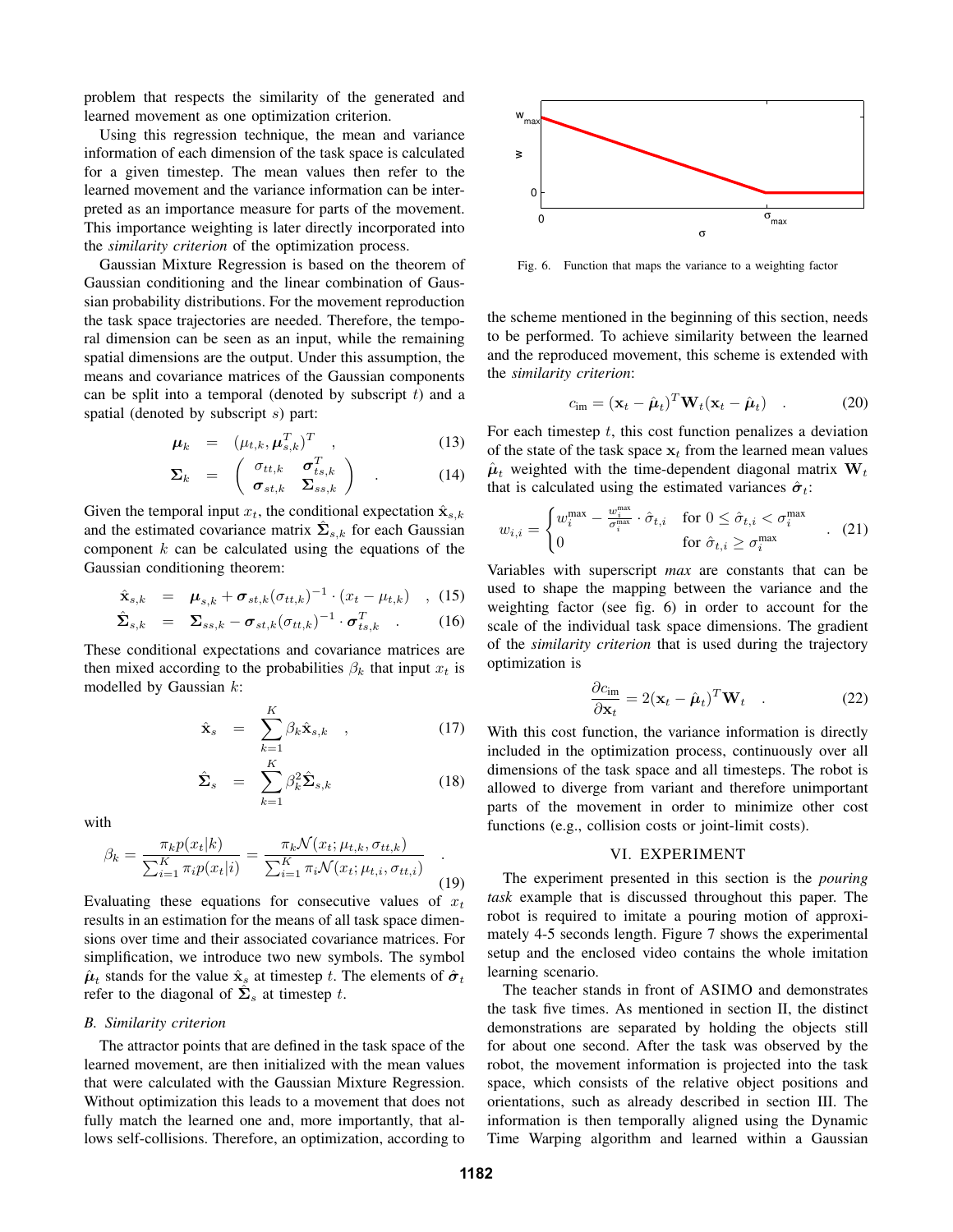

Fig. 8. Imitation of the *pouring task* without (top row) and with collision costs (center row). Note how the movement is optimized in order to avoid the self-collision in the middle of movement while the *pouring task* is still being performed. The bottom row shows the real performance of ASIMO after the movement optimization



Fig. 7. Setup for the interactive imitation learning experiment

Mixture Model. The learning takes about two seconds and additional 10 seconds are needed for the subsequent attractorbased movement optimization. Afterwards, the robot is able to directly reproduce the learned movement task. The cost terms that are included in the optimization penalize collisions, proximities to joint-limits and deviations from the learned movement.

Figure 8 shows snapshots of the robot's performance of the *pouring task*. The top row shows the resulting trajectory if the cost term that penalizes self-collisions is left out during the optimization process. For the center row this term is included. One can observe that in order to avoid self-collisions between the right arm and the upper body, the robot's movement diverges from the optimal imitation trajectory. Figure 9 illustrates this in more detail for the relative position of both hands in direction of the Z axis. With an increasing weight of the collision costs, the robot diverges even more from the actual learned movement. However, this behavior is limited to the high variant part between timestep 0.5s to 1.5s. This shows that the variance is explicitly exploited during the movement optimization in